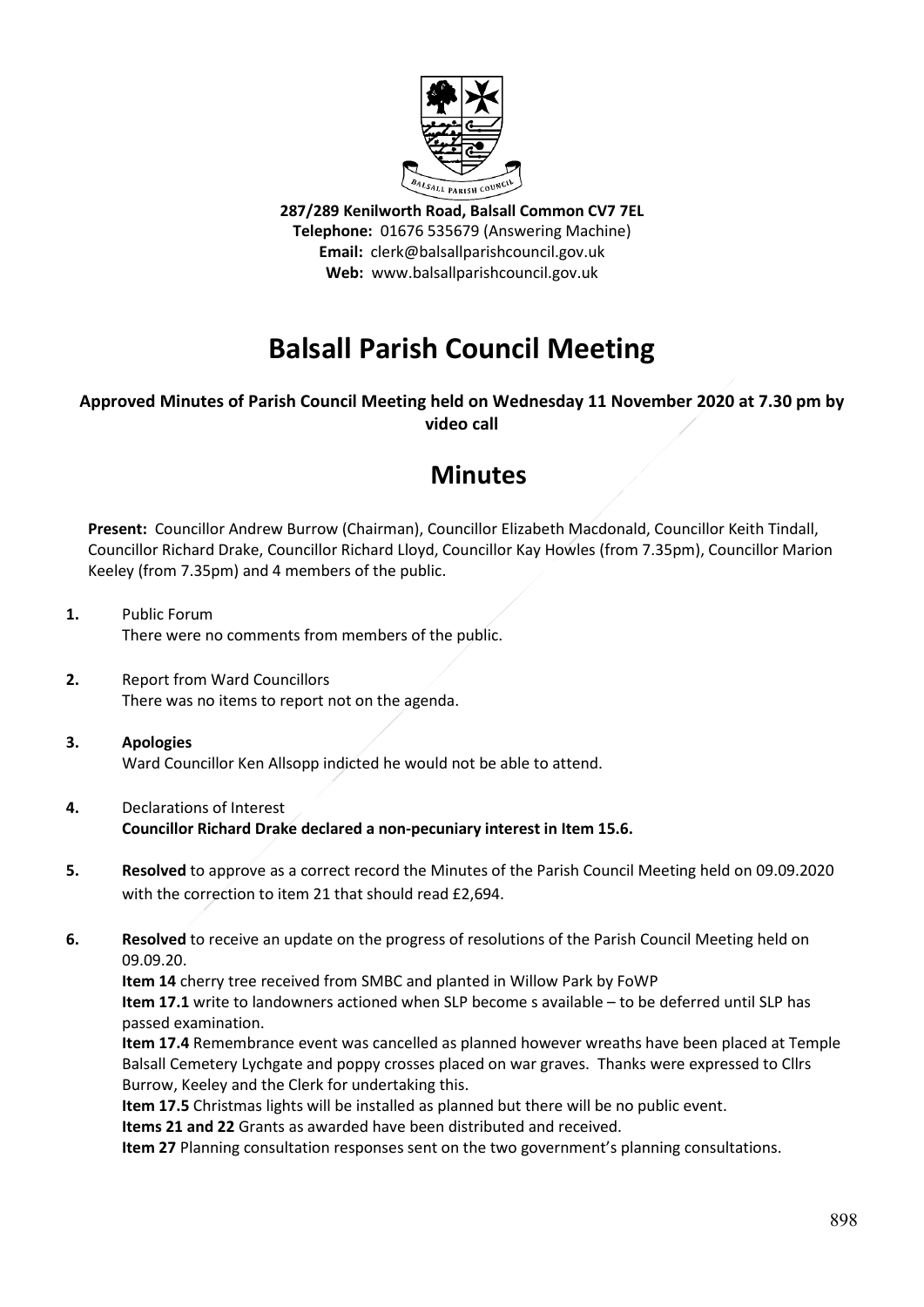**7.** Proposal to note delegated actions in response to Planning Applications made under minute 10 made 27 March 2020.

Clerk's report.

**Resolved** to note delegated actions in response to Planning Applications made under minute 10 made 27 March 2020.

- **8. Proposal** to receive a verbal update on progress on the council's Action Plan 2020/21 of 4 strategic projects:
	- i. Providing a green burial option in Temple Balsall Cemetery (Clerk)
	- ii. Creating a vision and design for the centre of Balsall Common (Andrew Burrow)
	- iii. Influencing the Solihull Local Plan to ensure residents needs are met (Andrew Burrow): a. Draft report from the working group on areas where the Parish Council might wish to submit comment.

b. **Proposal** to request the Chairman call an Extraordinary Parish Council in the next seven days in order to fully consider the Council's consultation on the SMBC SLP submission. Report from Solihull Local Plan Response Working Group.

c. Note that members of the working group had meet Catesby, the promoters of site allocation 3, at Catesby's request together with Balsall and Berkswell Parish Councillors, and the BCVRA. Council to further note the 11 points raised by the representatives summarised in the email dated 21.10.2020 from the Clerk to Catesby after the meeting.

iv. Safety and Security improvement measures in Balsall Common centre (Liz Macdonald) **Resolved** to note the updates provided.

**Resolved** to call and Extraordinary Parish Council Meeting at 7.00pm on Friday 20 November to consider the Council's consultation on the SMBC SLP submission.

- **9.** Proposal to approve the draft joint agreement for the Balsall and Berkswell Centre Masterplan Project. **Resolved** to approve the draft joint agreement for the Balsall and Berkswell Centre Masterplan Project.
- **10.** Proposal to note the report from Councillor Keith Tindall from the Birmingham Airport Consultative Committee meeting of 17 September 2020. **Resolved** to note the report from Councillor Keith Tindall from the Birmingham Airport Consultative Committee meeting of 17 September 2020.
- **11.** Proposal to receive a verbal report from Councillor Elizabeth Macdonald from the Solihull Area Committee meeting of 20 October 2020. **Resolved** to receive the verbal report from Councillor Elizabeth Macdonald from the Solihull Area Committee meeting of 20 October 2020.
- **12.** Proposal to note that SMBC Highways has given approval via the Chairman for the installation of 6 tree planters in Balsall Common Centre. Councillors Lloyd and Keeley are identifying suitable trees for planting prior to a formal costed proposal being made to this Council and Berkswell Parish Council. **Resolved** to note the approval of SMBC for installation of 6 tree planters in Balsall Common Centre, locations, costs and specification details to be agreed as appropriate by Berkswell and Balsall Parish Councils.
- **13.** Proposal to write to SMBC to request that the tarmac footpath connecting residents on Oldwich Lane East, Fen End to the no. 87 bus route and Royal Mail post box, be re-surfaced and the vegetation (long grass, stinging nettles & brambles) cut back from the path. **Resolved** to write to SMBC to request that the tarmac footpath connecting residents on Oldwich Lane East, Fen End to the no. 87 bus route and Royal Mail post box, be re-surfaced and the vegetation (long grass, stinging nettles & brambles) cut back from the path. Councillor Marion Keeley to supply the Clerk with a draft and a photograph, cc'd to Cllr Diane Howell.

## **14. Facilities**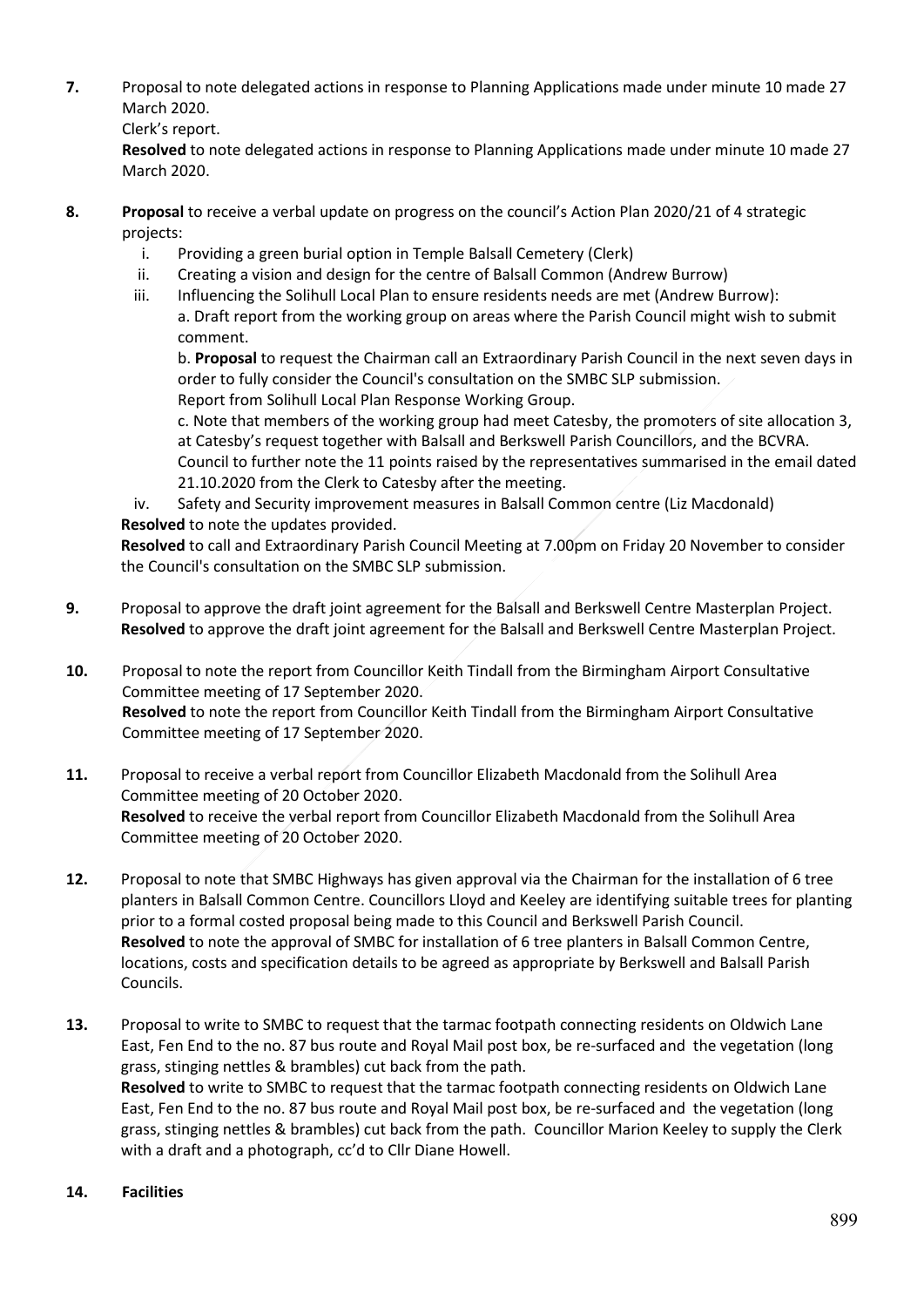**(14.1)** Proposal to note the RoSPA 2020 Annual Playground inspections completed and the findings reported.

**Resolved** to note the RoSPA 2020 Annual Playground inspections and authorise the Clerk to undertake the minor repairs and maintenance issues reported up to a value of £1,000 including up to £500 on any single item.

**(14.2)** Proposal to approve seeking quotes for tree works as identified in the completed tree surveys for Temple Balsall Cemetery and Willow Park.

**Resolved** to seeking quotes for tree works as 2 phases (amber and red as phase 1 and green as phase 2) as identified in the completed tree surveys for Temple Balsall Cemetery and Willow Park.

**(14.3)** Proposal to approve additional hours for the Clerk to complete data input for the Epitaph system of memorial data (memorials 1976-1999), data cleanse and resolution of queries following Edge IT data entry, and filing of paper records (interment orders 1995-date and memorial records 1976-1999). **Resolved** to approve up to an additional 60 hours for the Clerk to complete data input and data cleanse of the Epitaph system.

**(14.4)** Proposal to note the profit and loss account for the cemetery 2020/21.

**Resolved** to note the profit and loss account for the cemetery 2020/21. Direct costs to include Epitaph works including additional Clerk hours.

## **15. Accounts:**

**(15.1)** Proposal to note the Bank Reconciliation for the periods 01.09.20 – 30.09.20 and 01.10.20 – 31.10.20 and note the bank cash balance.

**Resolved** to note the Bank Reconciliation for the periods 01.09.20 – 30.09.20 and 01.10.20 – 31.10.20 and note the bank cash balance of £139,849.87.

**(15.2)** Proposal to note the Cashbooks for September and October 2020.

**Resolved** to note the Cashbooks for September and October 2020.

**(15.3)** Proposal to note the Budget Comparison for April – September 2020/21.

**Resolved** to note the Budget Comparison for April – September 2020/21.

**(15.4)** Proposal to approve the list of Regular Payments made using General Power of Competence for September and October 2020 as listed below.

**Resolved** to approve the list of Regular Payments made using General Power of Competence for September and October 2020 as listed below.

| Date     | SO/DD | Payee             | <b>Budget</b>                        | Gross  | <b>VAT</b> |
|----------|-------|-------------------|--------------------------------------|--------|------------|
|          |       |                   |                                      |        |            |
| 01.09.20 | SO.   | R Westwood        | Administration - Office rent         | 635.00 |            |
| 04.09.20 | DD.   | Vodaphone Ltd     | Administration - Telephone, internet | 31.58  | 5.26       |
| 30.09.10 | DD    | Unity Trust Bank  | Administration - Bank Charges        | 18.00  |            |
| 01.10.20 | SO.   | R Westwood        | Administration - Office rent         | 635.00 |            |
| 13.10.20 | DD    | Smart Pension Ltd | Staff Salary, Pension & NI           | 287.03 |            |
| 27.10.20 | DD    | WaterPlus Ltd     | Cemetery - Rates                     | 4.81   |            |

**(15.5) Proposal** to note the following orders placed by the Clerk under minute 9.1 made 27 March 2020 to revise Financial Regulations.

**Resolved** to note the following orders placed by the Clerk under minute 9.1 made 27 March 2020 to revise Financial Regulations.

| Date     | <b>Supplier</b>            | <b>Budget</b>                                       | Amount  | <b>VAT</b> |
|----------|----------------------------|-----------------------------------------------------|---------|------------|
|          |                            |                                                     | Gross £ |            |
| 13.10.20 | <b>Bullivant Media Ltd</b> | 50/50 split Administration - Printing, Stationery & | 290.40  | 48.40      |
|          | Contracts advert           | Postage and Street Scene - Village Centre           |         |            |
|          | (Solihull Observer)        | Improvements                                        |         |            |
| 03.11.20 | <b>Viking Direct</b>       | Administration – Printing, Stationery & Postage     | 113.85  | 18.99      |
| 03.11.20 | The Poppy Shop             | <b>Grants &amp; Donations - Donation</b>            | 18.94   |            |

#### **(15.6) Proposal** to note the following invoices for payment using General Power of Competence and under revision to financial regulation 5.4.

**Resolved** to note the following invoices for payment using General Power of Competence and under revision to financial regulation 5.4.

| Date     | Cheaue<br>no. | Pavee          | <b>Budget</b>              | Gross | VAT |
|----------|---------------|----------------|----------------------------|-------|-----|
| 05.10.20 | 300001        | J. Parry-Evans | Staff Salary, Pension & NI |       |     |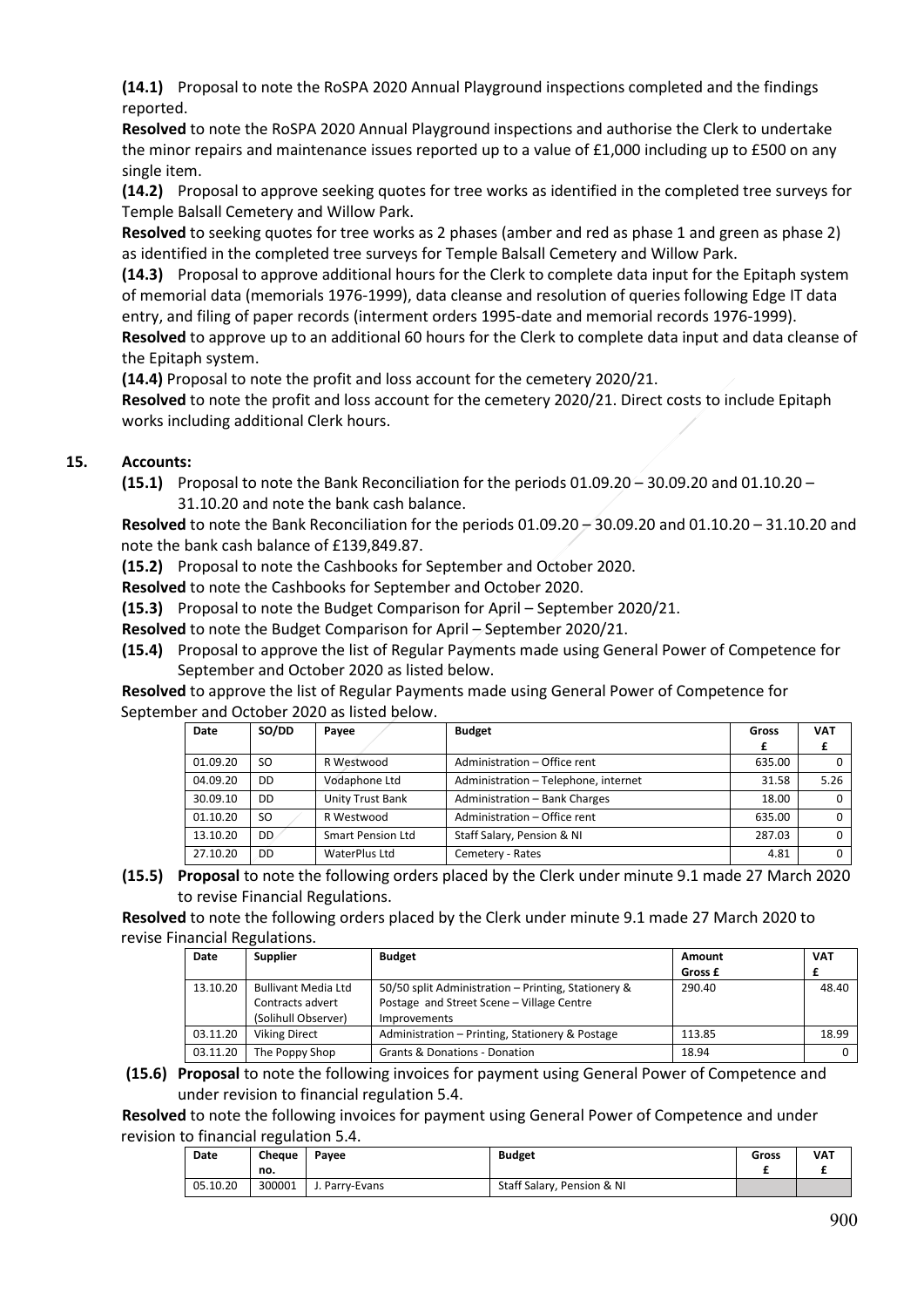| 05.10.20 | 300001 | J. Parry-Evans                                            | <b>Staff Mileage</b>                                                                | 78.71    | $\Omega$ |
|----------|--------|-----------------------------------------------------------|-------------------------------------------------------------------------------------|----------|----------|
| 05.10.20 | 300002 | R. Drake                                                  | Personnel - Councillors Allowance                                                   |          |          |
| 05.10.20 | 300003 | K. Howles                                                 | Personnel - Councillors Allowance                                                   |          |          |
| 05.10.20 | 300004 | R. Lloyd                                                  | Personnel - Councillors Allowance                                                   |          |          |
| 05.10.20 | 300005 | E. Macdonald                                              | Personnel - Councillors Allowance                                                   |          |          |
| 05.10.20 | 300006 | <b>HMRC</b>                                               | Staff Salary, Pension & NI                                                          | 1,711.75 | 0        |
| 05.10.20 | 300006 | <b>HMRC</b>                                               | Personnel - Councillors Allowance NI                                                | 199.60   | $\Omega$ |
| 05.10.20 | 300007 | Ian Richards                                              | Recreation - Grounds Maintenance, Litter &<br>Waste Disposal, Maintenance & Repairs | 2,290.00 | 0        |
| 05.10.20 | 300007 | Ian Richards                                              | Cemetery - Grounds Maintenance & Waste<br>Disposal                                  | 2.265.00 | $\Omega$ |
| 05.10.20 | 300008 | Playsafety Ltd                                            | Recreation - Safety Inspections                                                     | 370.80   | 61.80    |
| 05.10.20 | 300009 | Pied Piper Pest & Wildlife<br>Management                  | Cemetery - Grounds Maintenance & Pest<br>Control                                    | 102.00   | 17.00    |
| 05.10.20 | 300010 | Apex Environmental Ltd                                    | Recreation - Tree Survey & Works                                                    | 720.00   | $\Omega$ |
| 05.10.20 | 300011 | Brownhill Haywood Brown Ltd                               | Cemetery - Records Management System                                                | 1,470.00 | 245.00   |
| 27.10.20 | 300012 | Balsall & Berkswell Football Club                         | <b>Grants &amp; Donations - Grants</b>                                              | 2,694.00 | $\Omega$ |
| 27.10.20 | 300013 | <b>Berkswell Voluntary Aided</b><br>Church Primary School | <b>Grants &amp; Donations - Grants</b>                                              | 3.000.00 | $\Omega$ |
| 27.10.20 | 300014 | DM Payroll Services Ltd                                   | Personnel - Payroll Administration                                                  | 76.00    | $\Omega$ |
| 27.10.20 | 300015 | J. Parry-Evans                                            | Staff Salary, Pension & NI                                                          |          |          |
| 27.10.20 | 300015 | J. Parry-Evans                                            | Reimbursement - Adobe subscription &<br>Solihull Observer contracts advertisement   | 305.57   | 1.93     |
| 27.10.20 | 300016 | <b>Matta Products</b>                                     | Recreation - Maintenance & Repairs                                                  | 2,234.40 | 372.40   |
| 27.10.20 | 300017 | Edge IT Systems Ltd                                       | Cemetery - Records Management System                                                | 1,008.00 | 168.00   |

**(15.7)** Proposal to authorise the following invoices for payment using General Power of Competence. Councillors are asked to assure themselves that the payments listed for approval are for purchases previously approved by the Council or legitimate emergency purchases by the Clerk under Financial Regulations.

**Resolved** to authorise the following invoices for payment using General Power of Competence.

| Date     | Cheaue | Pavee         | Budget                          | Gross  | VAT |
|----------|--------|---------------|---------------------------------|--------|-----|
|          | no.    |               |                                 |        |     |
| 11.11.20 | 300018 | <b>B</b> Ball | Cemetery - Grounds Maintenance  | 640.00 |     |
| 11.11.20 | 300018 | <b>B</b> Ball | Street Scene – Village planting | 125.00 |     |

- **16.** Proposal to determine the budget and precept setting procedure for the 2021/22 financial year. **Resolved** to establish a working group to establish principles and a draft budget for 2021/22, Councillors Andrew Burrow, Richard Drake and Keith Tindall are nominated. The working group to identify principles and to take account of known and any additional proposals for actions that require a funding for discussion at the Parish Council Meeting in December.
- **17.** Proposal to note the changes to the council's pension scheme provider, Smart Pension, to reduce the annual management charge from 0.75% to 0.30% and to introduce a £1.25 monthly member fee. **Resolved** to note the changes to the council's pension scheme provider, Smart Pension, to reduce the annual management charge from 0.75% to 0.30% and to introduce a £1.25 monthly member fee.
- **18.** Proposal to suspend Financial Regulations 11.1 d and e and Standing Orders 18 iv and v relating to contracts, to allow contract tender submissions to be made digitally during the period of Covid-19 restrictions to 2 December 2020. **Resolved** to suspend Financial Regulations 11.1 d and e and Standing Orders 18 iv and v relating to contracts, to allow contract tender submissions to be made digitally during the period of Covid-19

restrictions to 2 December 2020. **19.** Proposal to approve a procedure for internet banking whilst Parish Council is meeting remotely during the Covid restrictions.

**Resolved** to approve a procedure for internet banking whilst Parish Council is meeting remotely during the Covid restrictions, draft to be amended to add "following a resolution of the council." to the policy point 3.

Proposal to insert Financial Regulations 6.9, 6.10 and 6.15 as follows: